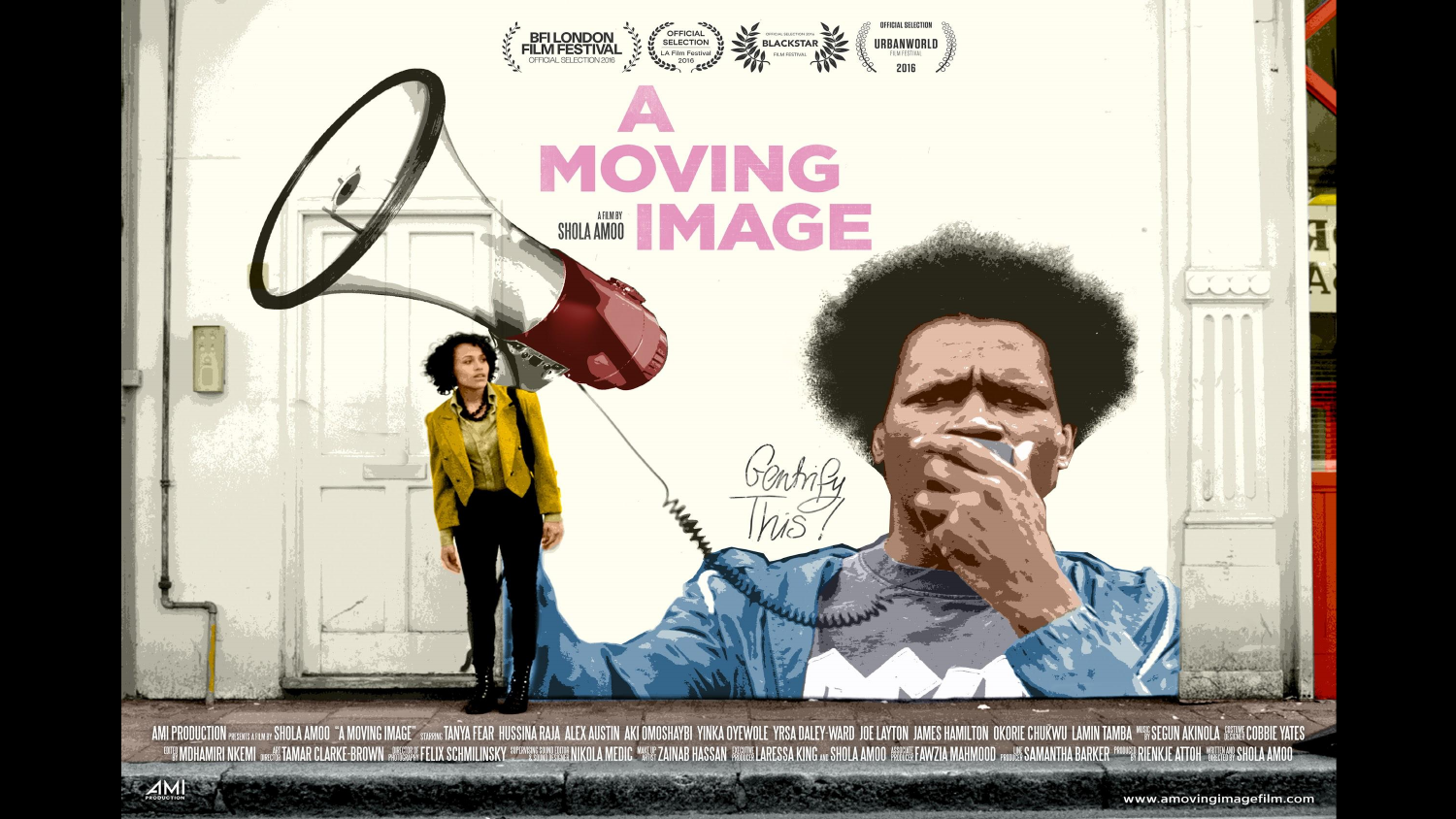# **A MOVING IMAGE (2016)**

**AMI Production 25 Falmouth Road London SE1 6RW**

**[www.amovingimagefilm.com](http://www.amovingimagefilm.com) <https://twitter.com/AMovingImage> <https://www.facebook.com/amovingimagefilm> <http://amovingimagefilm.tumblr.com/>**

> Contact: info@amovingimagefilm.com +44 7595 584 707 +44 7865 398 647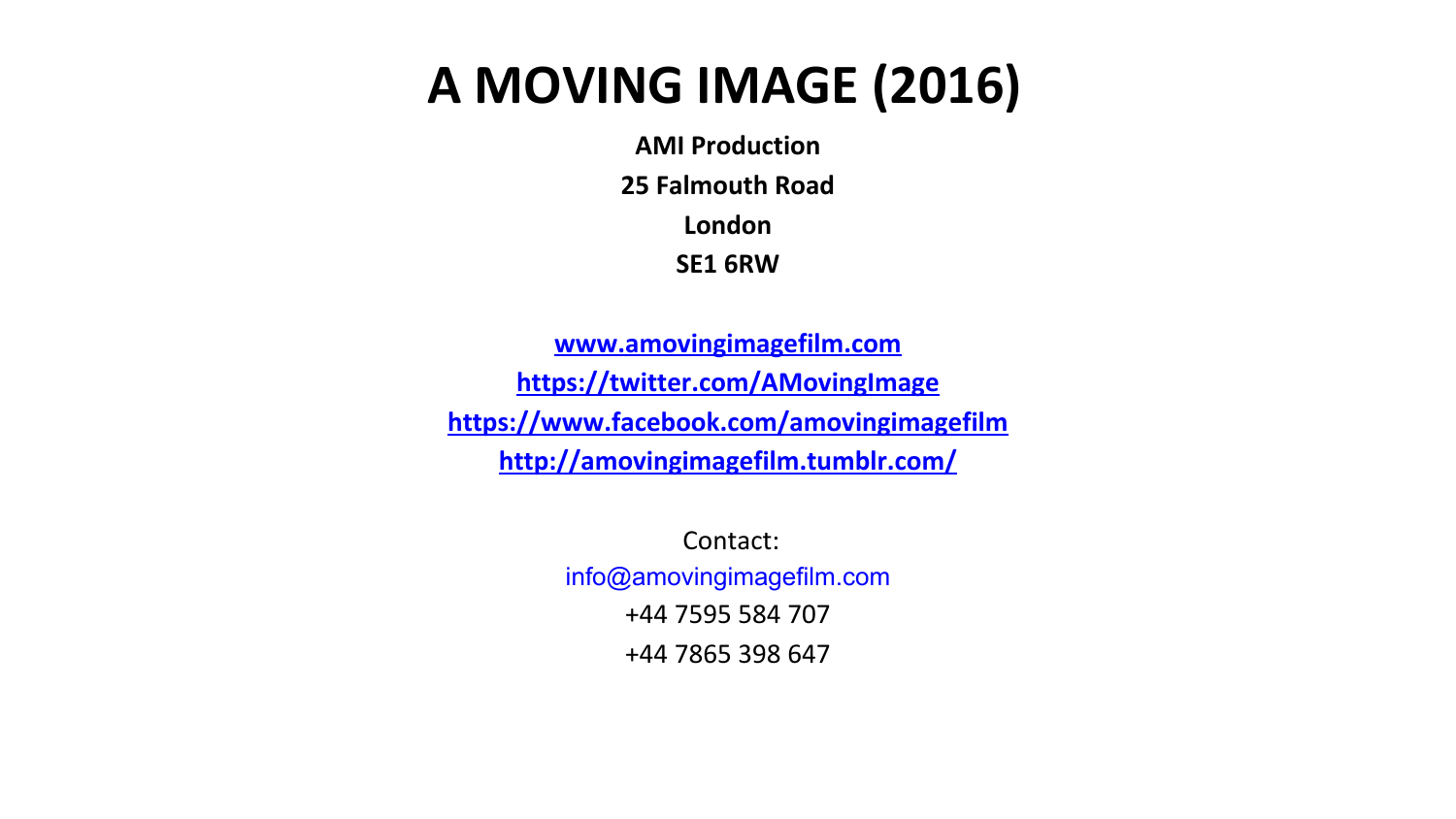# **CONTENTS**

### Synopsis

Production History

Biographies

Principal Crew

Press Links

Stills *(to be sent separately)*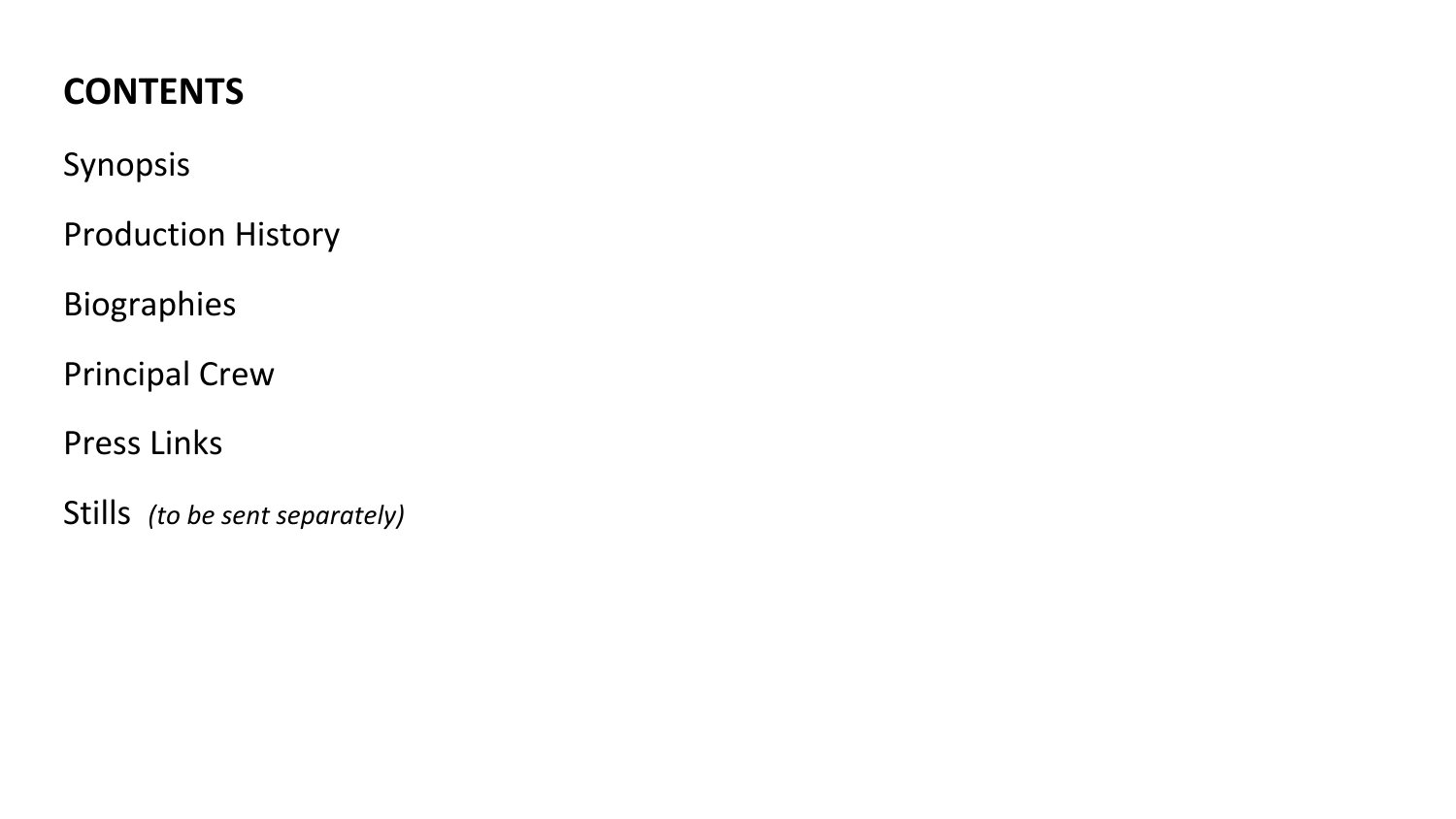## **Synopsis**

#### **Logline**

After a long absence, an artist returns to her gentrified community where she explores her social position and complicity in the rapid changes.

#### **Short Synopsis**

After a long absence, Nina returns home to Brixton, a rapidly gentrifying community in South London. She sets out to create the ultimate piece of art to explore her complex relationship with her community. In doing so she poses a tricky question – is she part of the problem or can she use her work to be part of the solution?

#### **Long Synopsis**

A Moving Image is a multimedia feature film about Gentrification in Brixton, incorporating fiction, documentary and performance art. We follow Nina, a young stifled artist, as she returns to her community after a long absence she is soon painted as a symbol of gentrification.

As she struggles with her own complicity, we follow her mission to create a piece of art that can bring her community together. On her journey we speak to real people affected by Gentrification in Brixton, blurring the line between reality and fiction.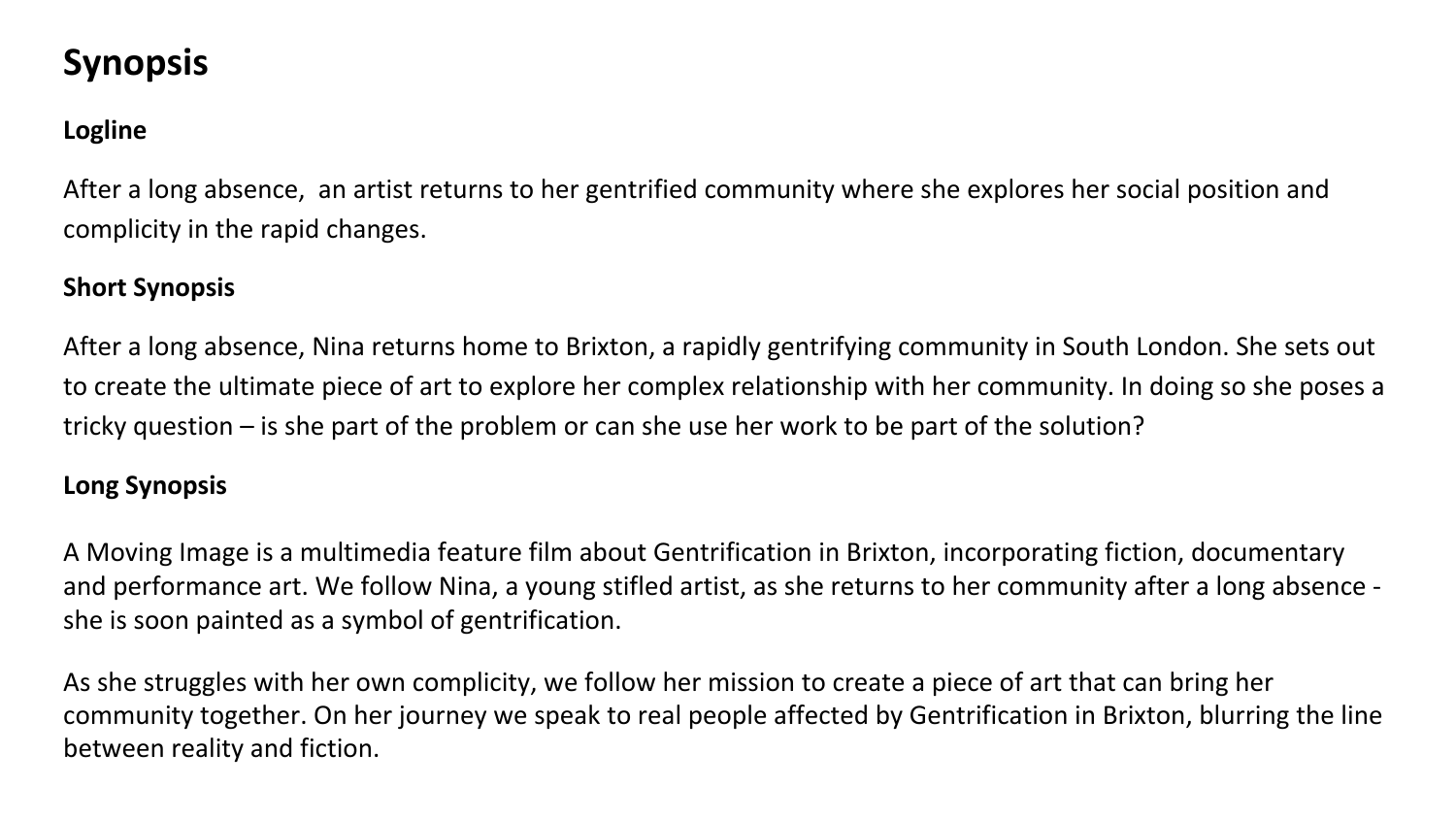### **Production History**

Shola and Rienkje started developing A Moving Image in October 2013 to reflect the changes taking place in south London, where they both grew up. They, like their protagonist Nina, wanted to document the changes to their area and reflect the numerous arguments for and against gentrification.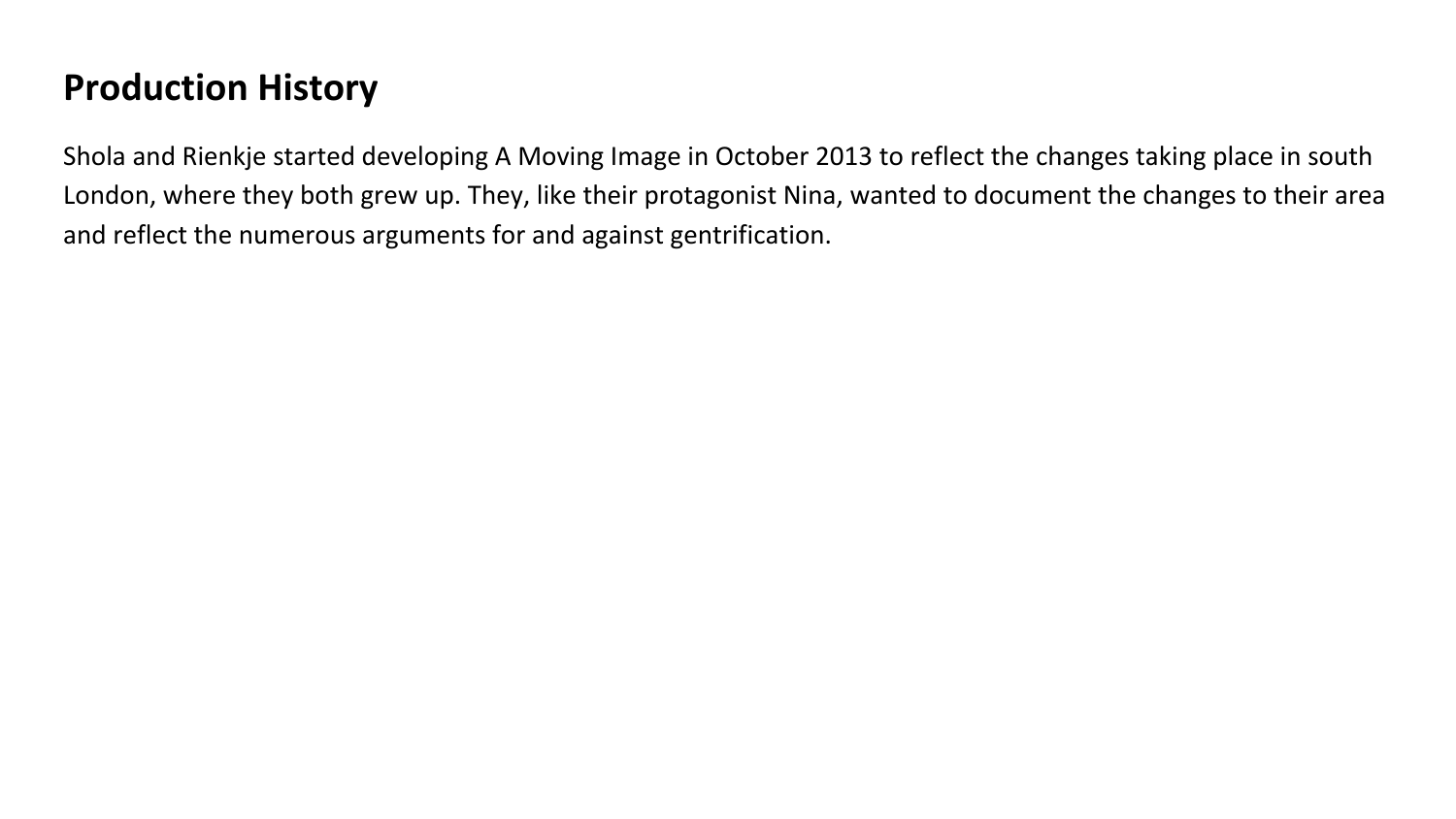### **Biographies**

#### **Shola Amoo - Writer and Director**

Shola is a graduate of the National Film and Television School, his graduate film *Touch* won Shooting People's Film of The Month competition, chosen by Oscar nominated cinematographer Rodrigo Prieto. *Touch* also toured the UK as part of The BFI's Sci-Fi season.

Shola's debut Feature is a multimedia Film called *A Moving Image*. It had its World Premiere at The *LA Film Festival 2016* in competition for the World Fiction prize and received The Special Recognition Award at *The Blackstar Film Festival* in Philadelphia. In October 2016, A Moving Image had its European premiere at the London Film Festival.

Shola was recently commissioned by The British Council to direct a reinterpretation of Othello written by visual artist Phoebe Boswell as part of "Shakespeare Lives".

He is currently developing more features projects, including a drama called *The Last Tree*, which was initially developed on the 2014 Ifeatures scheme (*BBC Films, Creative England, The BFI)* and a Sci-fi script called *Dome,* developed on the British Council's *Script Junction* program, with *The Edinburgh International Film Festival (EIFF)* and *The Africa International Film Festival (AFRIFF)* in Nigeria.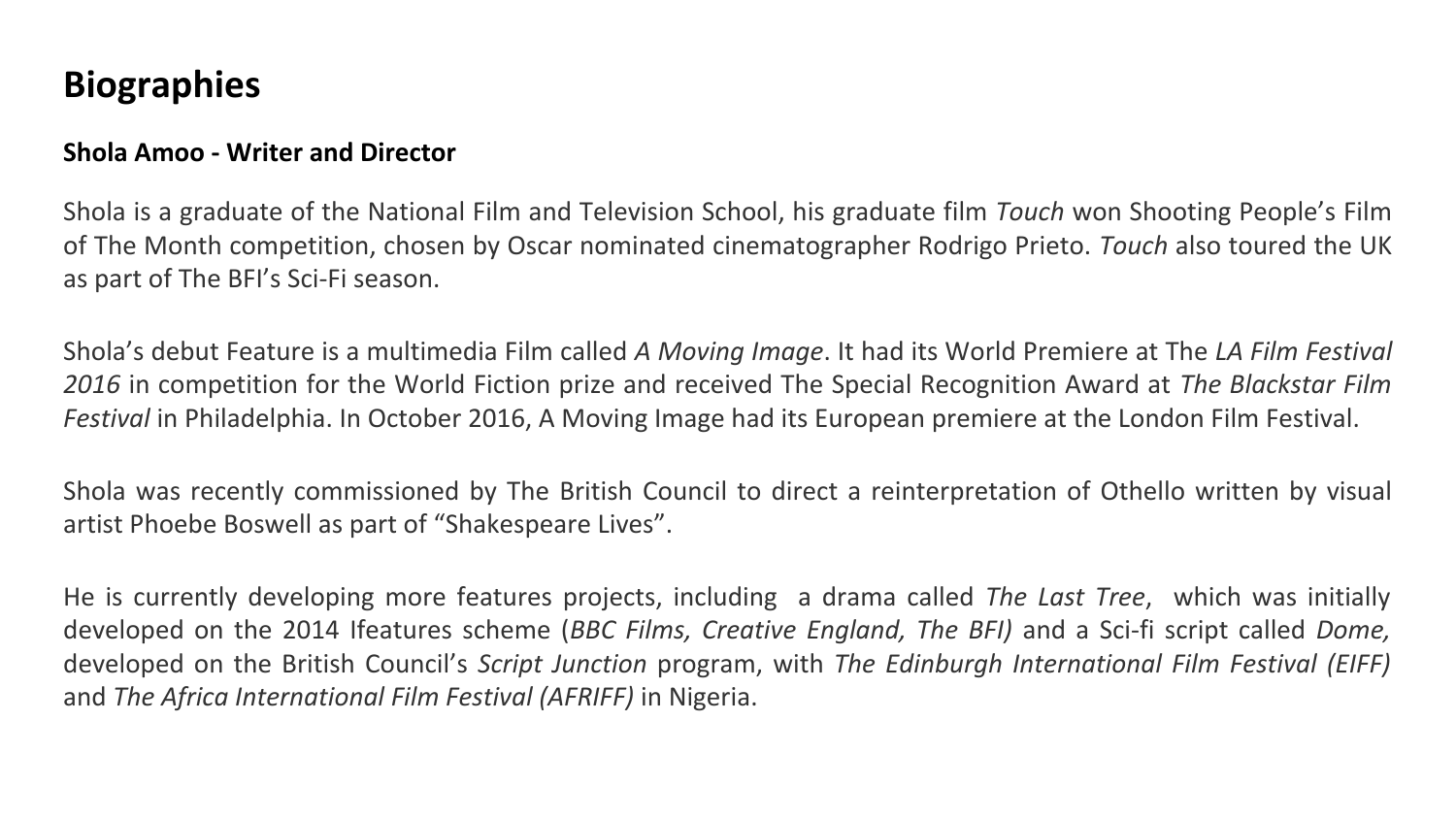### **Biographies**

#### **Rienkje Attoh – Producer**

Rienkje started her professional career as a broadcast journalist at the BBC in 2006, moving on to produce news and current affairs programmes for TV and Radio. She has also worked as a production journalist for ITN and voice artist for Euronews.

A Moving Image is her first feature, it had its world premiere at the LA Film Festival 2016 in competition for the World Fiction prize and received The Special Recognition Award at The Blackstar Film Festival in Philadelphia.

She is a graduate of the National Film and Television School (NFTS). While a student there she was one of the three Prince William scholars supported by BAFTA and Warner Bros and produced a number of short films, including fiction, animation and documentary.

In August 2016 she was given a BFI VIsion Award, which will see her funded by the BFI for two years to develop her own slate of films. She is currently developing A MAN DIED by Biyi Bandele.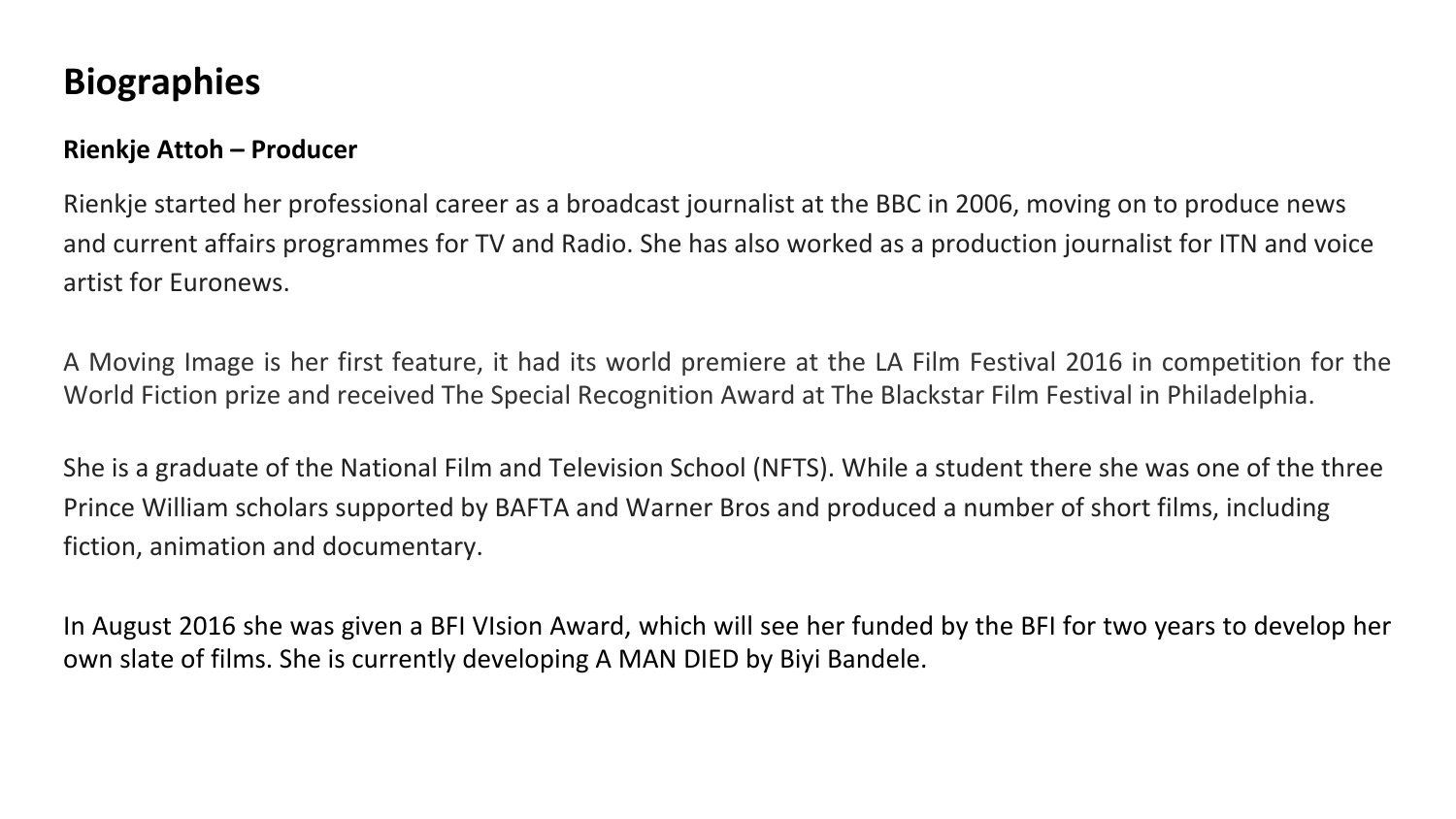## **Principal Crew**

Written and Directed by Shola Amoo Produced by **Rienkje Attoh** Executive Producers Laressa King, Shola Amoo Cinematography by Felix Schmilinsky Art Direction by Tamar Clarke-Brown Edited by **Multiple Community** Multiple Multiple Multiple Multiple Multiple Multiple Multiple Multiple Multiple Associate Producer **Fawzia Mahmood** Costume Design by Cobbie Yates Original Music by Segun Akinola Line Producer **Samantha Baker**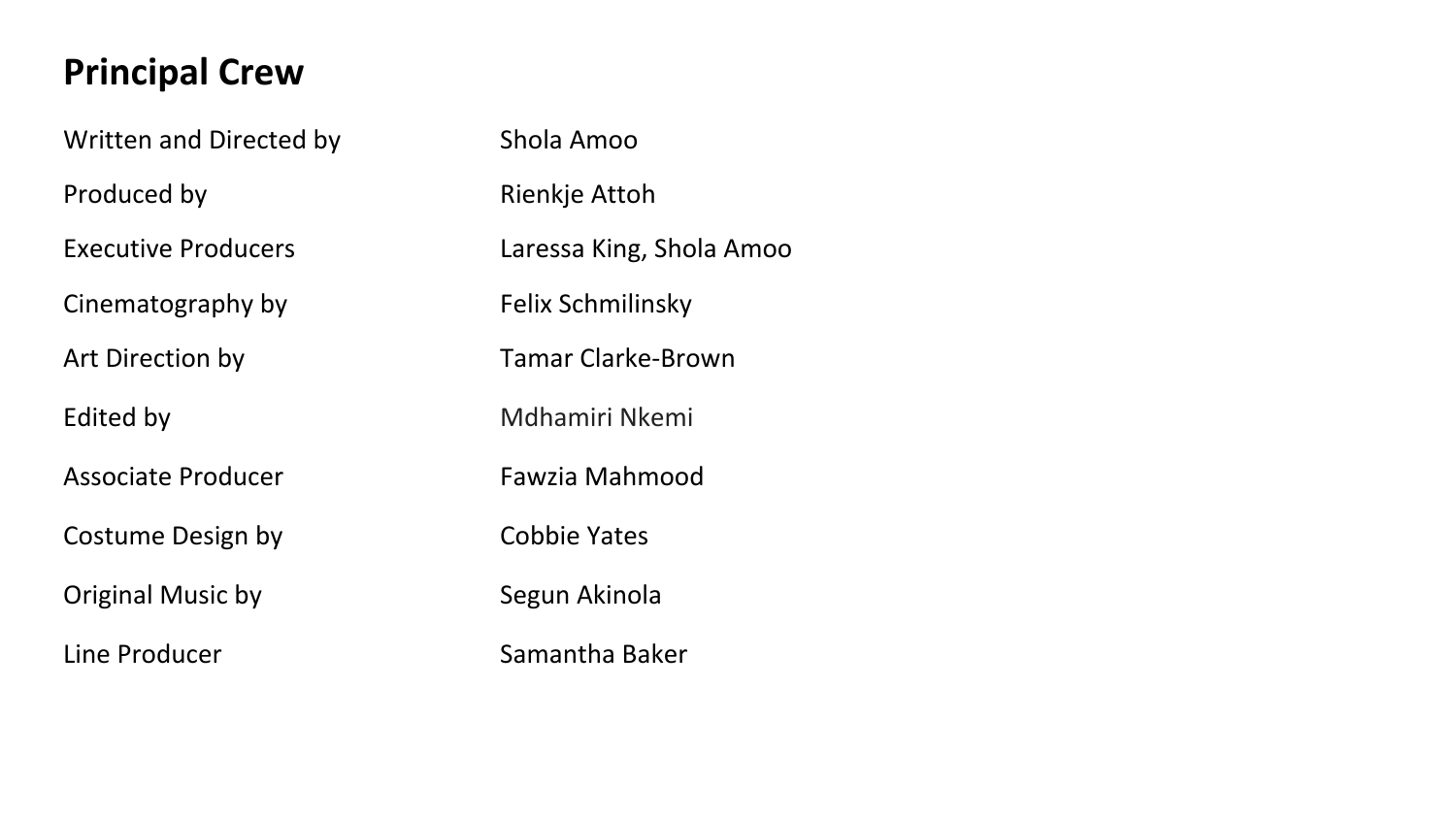### **Cast**

| <b>Nina</b>           | Tanya Fear         |
|-----------------------|--------------------|
| <b>Isha</b>           | Hussina Raja       |
| Mickey                | <b>Alex Austin</b> |
| Ayo                   | Aki Omoshaybi      |
| Big Ben               | Yinka Oyewole      |
| Dionne                | Yrsa Daley-Ward    |
| John                  | Joe Layton         |
| Ahmed                 | James Hamilton     |
| <b>Security Guard</b> | Okorie Chukwu      |
| Preacher              | Lamin Tamba        |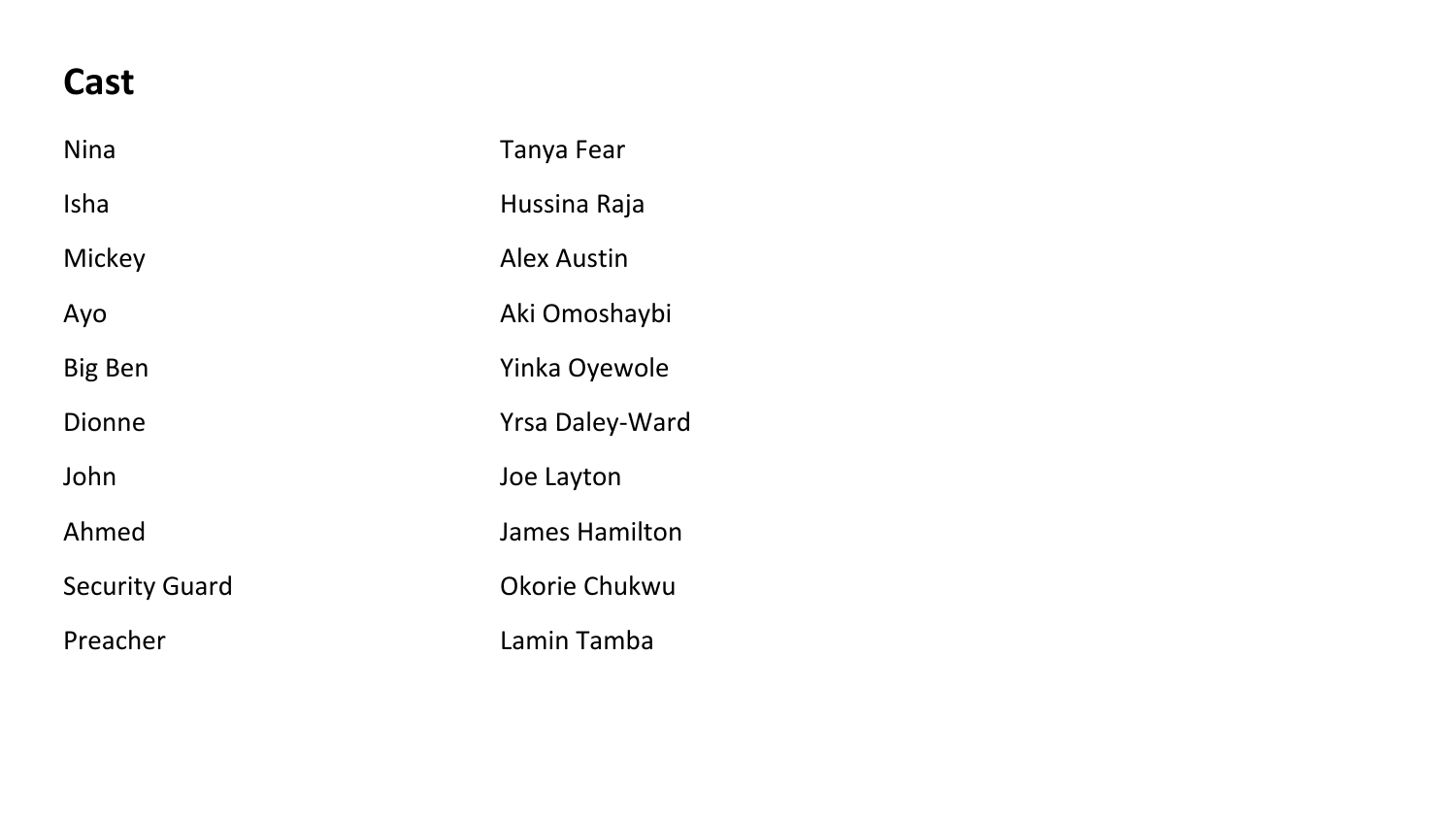### **Press Links**

#### I-D

[https://i-d.vice.com/en\\_gb/topic/shola-amoo](https://i-d.vice.com/en_gb/topic/shola-amoo)

Movie Maker

<http://www.moviemaker.com/archives/festivals/ten-picks-2016-los-angeles-film-festival-arclight/>

Hollywood Black Renaissance

<http://hollywoodsblackrenaissance.com/a-moving-image-2/>

Media Diversified

<https://mediadiversified.org/2016/06/02/gentrification-and-complicity-in-south-london-an-interview-with-shola-amoo/>

BuzzFeed

<http://www.buzzfeed.com/priyaminhas/london-creatives-you-should-know-about#.cdBbbkKKD>

The Guardian

<https://www.theguardian.com/film/2016/oct/06/a-moving-image-spike-lee-brixton-shola-amoo>